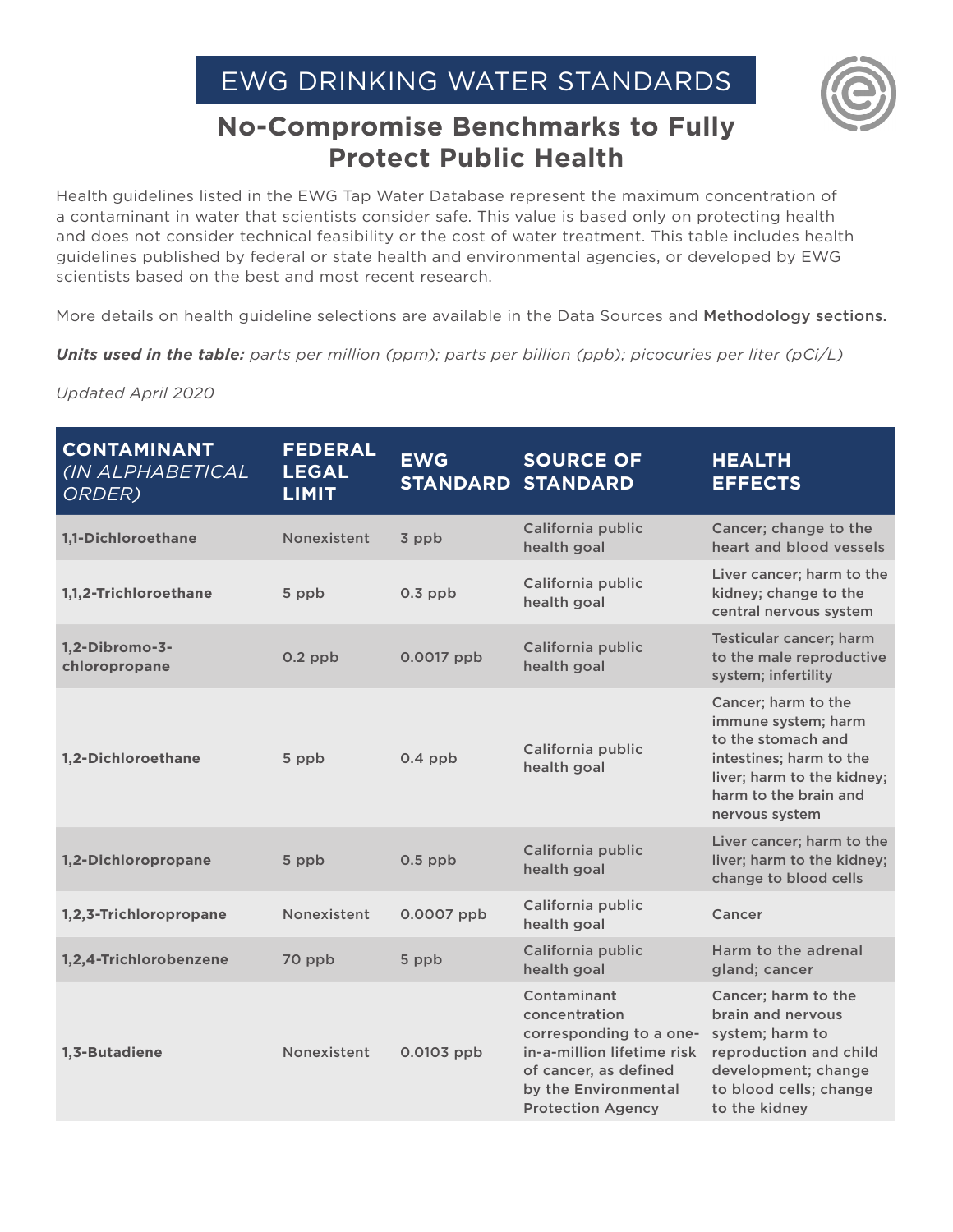| <b>CONTAMINANT</b><br>(IN ALPHABETICAL<br>ORDER) | <b>FEDERAL</b><br><b>LEGAL</b><br><b>LIMIT</b> | <b>EWG</b>  | <b>SOURCE OF</b><br><b>STANDARD STANDARD</b>                                                                                                                       | <b>HEALTH</b><br><b>EFFECTS</b>                                                                                                                                                                                       |
|--------------------------------------------------|------------------------------------------------|-------------|--------------------------------------------------------------------------------------------------------------------------------------------------------------------|-----------------------------------------------------------------------------------------------------------------------------------------------------------------------------------------------------------------------|
| 1,4-Dioxane                                      | Nonexistent                                    | $0.35$ ppb  | Contaminant<br>concentration<br>corresponding to a one-<br>in-a-million lifetime risk<br>of cancer, as defined<br>by the Environmental<br><b>Protection Agency</b> | Cancer; irritation of<br>the lungs; harm to<br>the kidney                                                                                                                                                             |
| p-Dichlorobenzene                                | 75 ppb                                         | 6 ppb       | California public<br>health goal                                                                                                                                   | Cancer; harm to the<br>liver; harm to the<br>kidney; harm to<br>the thyroid                                                                                                                                           |
| $2,4-D$<br>(2,4-dichlorophenoxyacetic<br>acid)   | 70 ppb                                         | 20 ppb      | California public<br>health goal                                                                                                                                   | Hormone disruption;<br>harm to the liver; harm<br>to the kidney; harm to<br>the thyroid; harm to<br>the brain and nervous<br>system; change to<br>immune system function                                              |
| <b>Aluminum</b>                                  | Nonexistent                                    | 600 ppb     | California public<br>health goal                                                                                                                                   | Harm to the brain and<br>nervous system                                                                                                                                                                               |
| <b>Antimony</b>                                  | 6 ppb                                          | 1 ppb       | California public<br>health goal                                                                                                                                   | Harm to the liver;<br>change to the stomach<br>and intestines                                                                                                                                                         |
| <b>Arsenic</b>                                   | 10 ppb                                         | $0.004$ ppb | California public<br>health goal                                                                                                                                   | Cancer; harm to the<br>central nervous system;<br>harm to the brain and<br>nervous system; skin<br>damage; change to<br>the heart and blood<br>vessels; increase the<br>risk of heart disease,<br>stroke and diabetes |
| <b>Atrazine</b>                                  | 3 ppb                                          | $0.1$ ppb   | <b>EWG-recommended</b><br>health guideline                                                                                                                         | Harm to the developing<br>fetus; hormone<br>disruption; harm to the<br>reproductive system;<br>changes in the nervous<br>system; changes in brain<br>and behavior; cancer                                             |
| <b>Barium</b>                                    | 2 ppm                                          | $0.7$ ppm   | Children's health-<br>based limit for 10-day<br>exposure, as defined<br>by the Environmental<br><b>Protection Agency</b>                                           | Harm to the kidney;<br>high blood pressure;<br>harm to the heart and<br>blood vessels                                                                                                                                 |
| <b>Benzene</b>                                   | 5 ppb                                          | $0.15$ ppb  | California public<br>health goal                                                                                                                                   | Cancer; harm to<br>blood cells; harm to<br>the central nervous<br>system; harm to child<br>development; harm to<br>the immune system                                                                                  |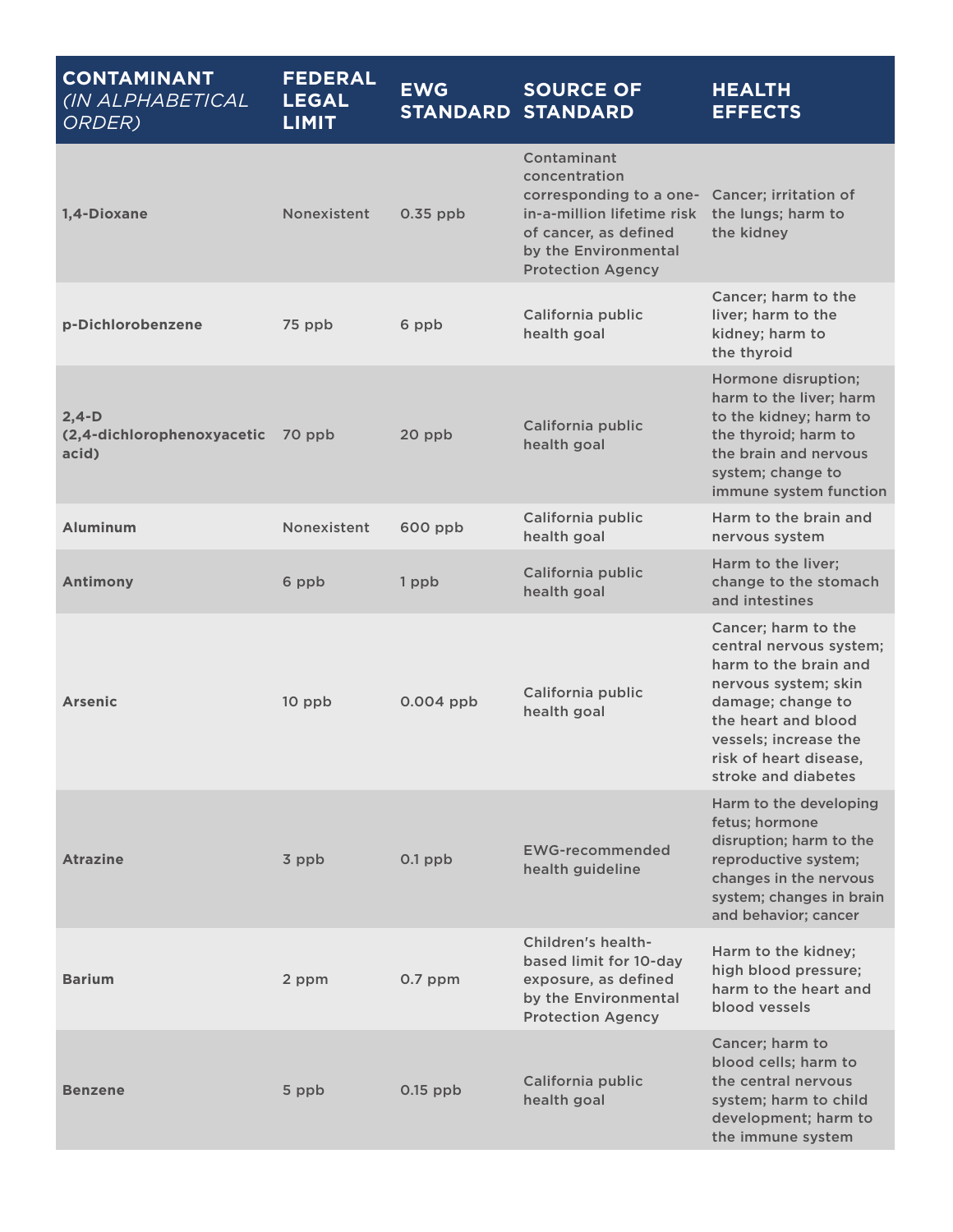| <b>CONTAMINANT</b><br>(IN ALPHABETICAL<br>ORDER) | <b>FEDERAL</b><br><b>LEGAL</b><br><b>LIMIT</b> | <b>EWG</b>  | <b>SOURCE OF</b><br><b>STANDARD STANDARD</b>                                                                                                                                                             | <b>HEALTH</b><br><b>EFFECTS</b>                                                                                                    |
|--------------------------------------------------|------------------------------------------------|-------------|----------------------------------------------------------------------------------------------------------------------------------------------------------------------------------------------------------|------------------------------------------------------------------------------------------------------------------------------------|
| <b>Benzo[a]pyrene</b>                            | $0.2$ ppb                                      | $0.007$ ppb | California public<br>health goal                                                                                                                                                                         | Cancer; harm to the<br>immune system; harm<br>to reproduction and<br>child development;<br>change to the central<br>nervous system |
| <b>Beryllium</b>                                 | 4 ppb                                          | 1 ppb       | California public<br>health goal                                                                                                                                                                         | Harm to the stomach<br>and intestines; harm to<br>the lungs; harm to bones                                                         |
| <b>Bromate</b>                                   | 10 ppb                                         | $0.1$ ppb   | California public<br>health goal                                                                                                                                                                         | Cancer                                                                                                                             |
| <b>Bromochloroacetic acid</b>                    | Nonexistent                                    | $0.02$ ppb  | <b>EWG-recommended</b><br>health guideline                                                                                                                                                               | Cancer; harm to<br>fetal growth and<br>development.                                                                                |
| <b>Bromodichloroacetic acid</b>                  | Nonexistent                                    | $0.04$ ppb  | <b>EWG-recommended</b><br>health guideline                                                                                                                                                               | Cancer; harm to<br>fetal growth and<br>development.                                                                                |
| <b>Bromodichloromethane</b>                      | Nonexistent                                    | $0.4$ ppb   | Contaminant<br>concentration<br>corresponding to a one-<br>in-a-million lifetime risk<br>of cancer, as defined by<br>the California Office of<br><b>Environmental Health</b><br><b>Hazard Assessment</b> | Cancer; harm to<br>reproduction and<br>child development;<br>change to fetal growth<br>and development                             |
| <b>Bromoform</b>                                 | Nonexistent                                    | 5 ppb       | Contaminant<br>concentration<br>corresponding to a one-<br>in-a-million lifetime risk<br>of cancer, as defined by<br>the California Office of<br><b>Environmental Health</b><br><b>Hazard Assessment</b> | Cancer; harm to<br>reproduction and<br>child development;<br>change to fetal growth<br>and development                             |
| Cadmium                                          | 5 ppb                                          | $0.04$ ppb  | California public<br>health goal                                                                                                                                                                         | Cancer; harm to<br>the kidney; change<br>in behavior                                                                               |
| Carbofuran                                       | 40 ppb                                         | $0.7$ ppb   | California public<br>health goal                                                                                                                                                                         | Harm to the brain and<br>nervous system; harm to<br>the reproductive system                                                        |
| <b>Carbon tetrachloride</b>                      | 5 ppb                                          | $0.1$ ppb   | California public<br>health goal                                                                                                                                                                         | Cancer; harm to the<br>liver; harm to the<br>central nervous system;<br>harm to the kidney;<br>decrease in fertility               |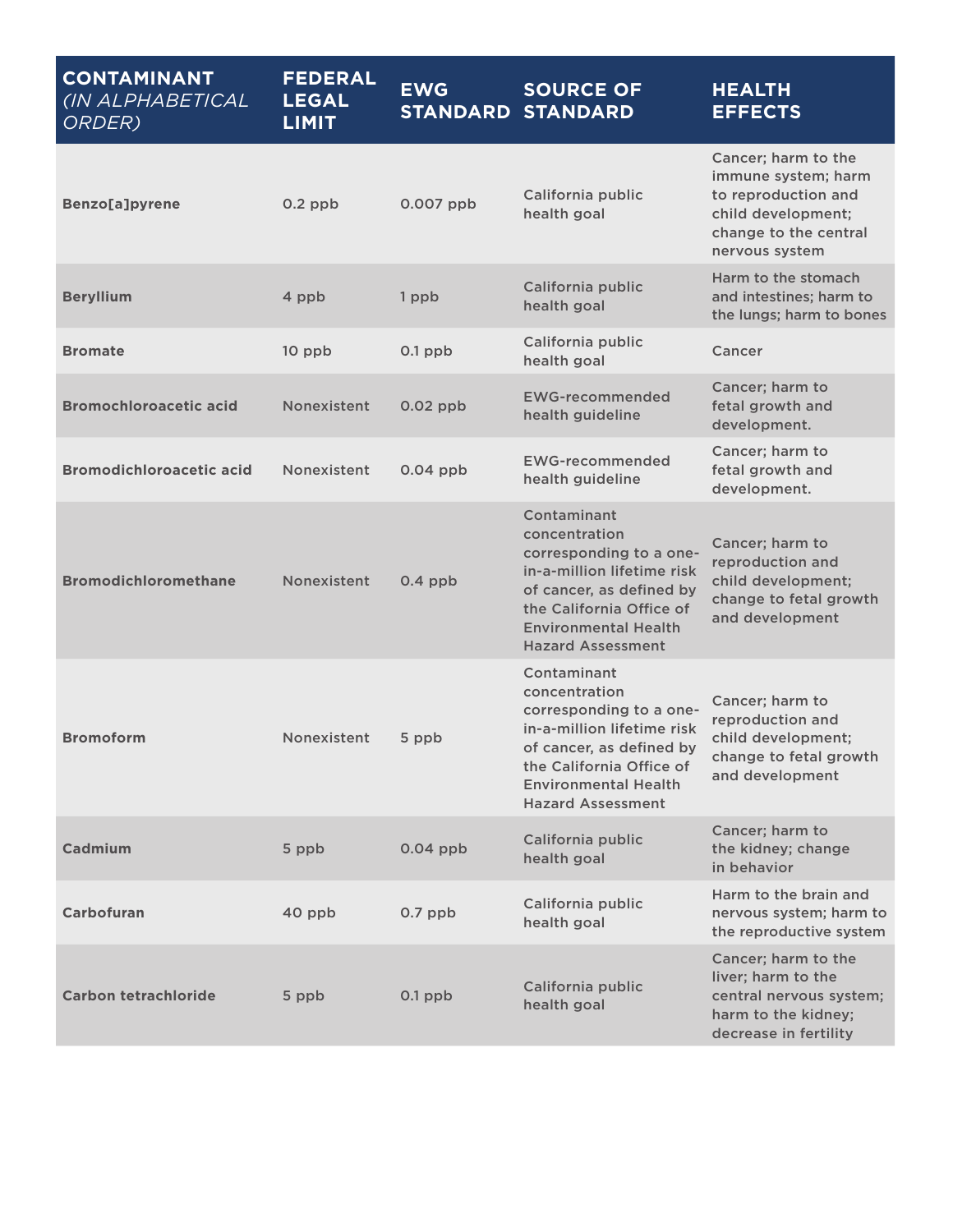| <b>CONTAMINANT</b><br>(IN ALPHABETICAL<br>ORDER) | <b>FEDERAL</b><br><b>LEGAL</b><br><b>LIMIT</b> | <b>EWG</b> | <b>SOURCE OF</b><br><b>STANDARD STANDARD</b>                                                                                                                                                             | <b>HEALTH</b><br><b>EFFECTS</b>                                                                                          |
|--------------------------------------------------|------------------------------------------------|------------|----------------------------------------------------------------------------------------------------------------------------------------------------------------------------------------------------------|--------------------------------------------------------------------------------------------------------------------------|
| <b>Chlorate</b>                                  | Nonexistent                                    | $210$ ppb  | <b>Health benchmark</b><br>defined by the<br>Environmental<br><b>Protection Agency</b><br>for testing under<br>the Unregulated<br>Contaminant<br><b>Monitoring Rule</b><br>program                       | Hormone disruption                                                                                                       |
| <b>Chlordane</b>                                 | 2 ppb                                          | $0.03$ ppb | California public<br>health goal                                                                                                                                                                         | Cancer; hormone<br>disruption; harm to<br>reproduction and<br>child development                                          |
| <b>Chlorodibromoacetic acid</b>                  | Nonexistent                                    | $0.02$ ppb | <b>EWG-recommended</b><br>health guideline                                                                                                                                                               | Cancer; harm to<br>fetal growth and<br>development                                                                       |
| <b>Chlorite</b>                                  | 1 ppm                                          | 0.050 ppm  | California public<br>health goal                                                                                                                                                                         | Change to blood cells;<br>change to the thyroid;<br>hormone disruption;<br>harm to reproduction<br>and child development |
| Chloroform                                       | Nonexistent                                    | 1 ppb      | Contaminant<br>concentration<br>corresponding to a one-<br>in-a-million lifetime risk<br>of cancer, as defined by<br>the California Office of<br><b>Environmental Health</b><br><b>Hazard Assessment</b> | Cancer; harm to<br>fetal growth and<br>development                                                                       |
| <b>Chloromethane</b>                             | Nonexistent                                    | $2.69$ ppb | <b>Health benchmark</b><br>defined by the<br>Environmental<br><b>Protection Agency</b><br>for testing under<br>the Unregulated<br>Contaminant<br><b>Monitoring Rule</b><br>program                       | Cancer                                                                                                                   |
| <b>Chromium (hexavalent)</b>                     | Nonexistent                                    | $0.02$ ppb | California public<br>health goal                                                                                                                                                                         | Cancer; harm to the<br>liver; harm to the<br>reproductive system                                                         |
| <b>Cobalt</b>                                    | Nonexistent                                    | 70 ppb     | <b>Health benchmark</b><br>defined by the<br>Environmental<br><b>Protection Agency</b><br>for testing under<br>the Unregulated<br>Contaminant<br><b>Monitoring Rule</b><br>program                       | Harm to the heart;<br>change in blood<br>chemistry; harm to the<br>stomach and intestines                                |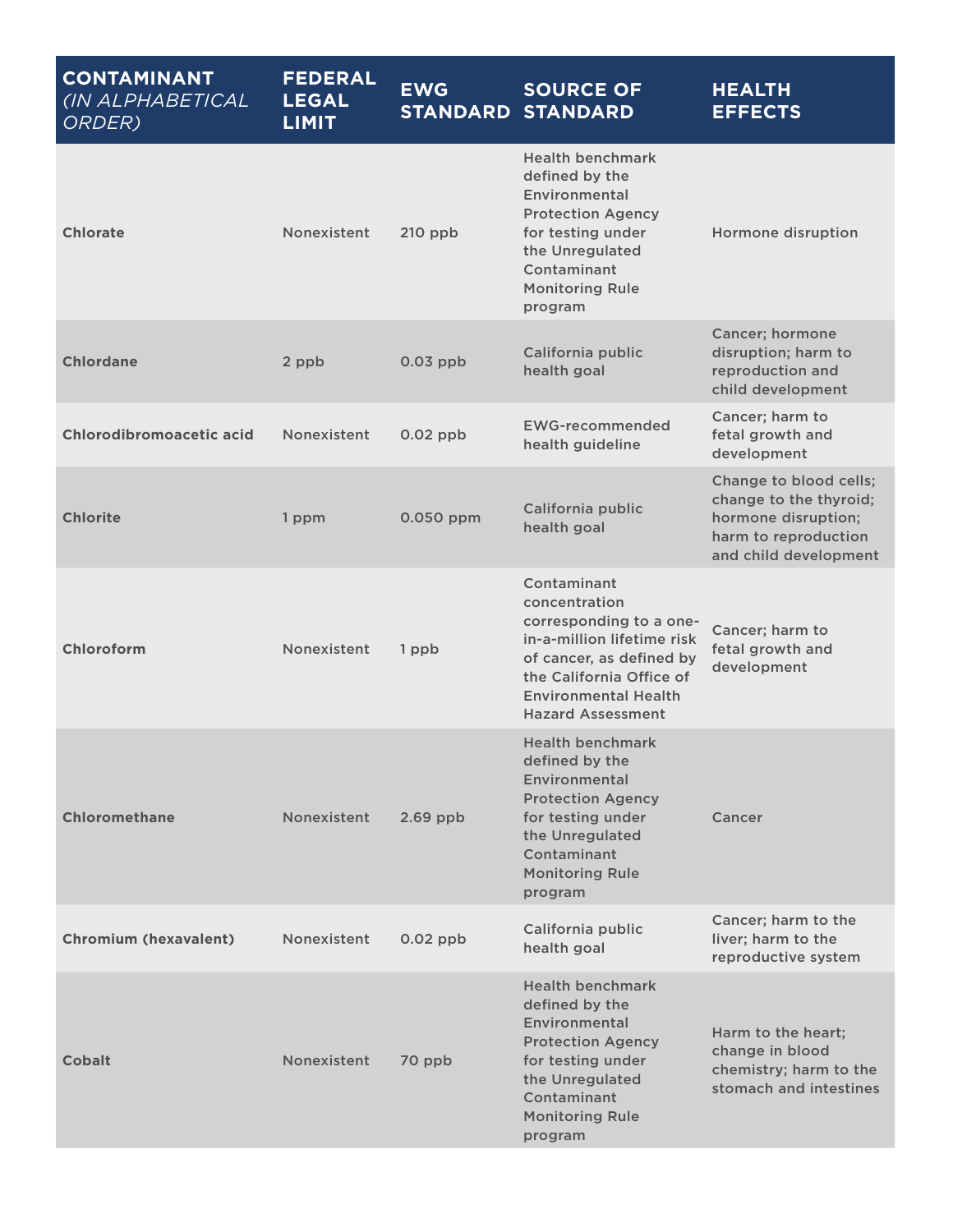| <b>CONTAMINANT</b><br>(IN ALPHABETICAL<br>ORDER) | <b>FEDERAL</b><br><b>LEGAL</b><br><b>LIMIT</b> | <b>EWG</b> | <b>SOURCE OF</b><br><b>STANDARD STANDARD</b>                                                                                                                                                             | <b>HEALTH</b><br><b>EFFECTS</b>                                                                                                               |
|--------------------------------------------------|------------------------------------------------|------------|----------------------------------------------------------------------------------------------------------------------------------------------------------------------------------------------------------|-----------------------------------------------------------------------------------------------------------------------------------------------|
| Copper                                           | Nonexistent                                    | 300 ppb    | California public<br>health goal                                                                                                                                                                         | Diarrhea; weight<br>loss; vomiting                                                                                                            |
| <b>Cyanide</b>                                   | 200 ppb                                        | $150$ ppb  | California public<br>health goal                                                                                                                                                                         | Harm to the brain and<br>nervous system; harm to<br>the thyroid; harm to the<br>central nervous system                                        |
| Di(2-ethylhexyl) adipate                         | $400$ ppb                                      | 200 ppb    | California public<br>health goal                                                                                                                                                                         | Change to fetal growth<br>and development; harm<br>to the liver                                                                               |
| Di(2-ethylhexyl) phthalate                       | 6 ppb                                          | 3 ppb      | Contaminant<br>concentration<br>corresponding to a one-<br>in-a-million lifetime risk<br>of cancer, as defined<br>by the Environmental<br><b>Protection Agency</b>                                       | Harm to the male<br>reproductive system;<br>harm to the immune<br>system; change to<br>fetal growth and<br>development;<br>hormone disruption |
| <b>Dibromoacetic acid</b>                        | Nonexistent                                    | $0.04$ ppb | <b>EWG-recommended</b><br>health guideline                                                                                                                                                               | Cancer; harm to<br>fetal growth and<br>development                                                                                            |
| <b>Dibromochloromethane</b>                      | Nonexistent                                    | $0.7$ ppb  | Contaminant<br>concentration<br>corresponding to a one-<br>in-a-million lifetime risk<br>of cancer, as defined by<br>the California Office of<br><b>Environmental Health</b><br><b>Hazard Assessment</b> | Cancer; harm to<br>fetal growth and<br>development                                                                                            |
| <b>Dichloroacetic acid</b>                       | Nonexistent                                    | $0.2$ ppb  | <b>EWG-recommended</b><br>health guideline                                                                                                                                                               | Cancer; harm to<br>reproduction and<br>child development                                                                                      |
| p-Dichlorobenzene                                | 75 ppb                                         | 6 ppb      | California public<br>health goal                                                                                                                                                                         | Cancer; harm to the<br>liver; harm to the kidney;<br>harm to the thyroid                                                                      |
| <b>Dichloromethane</b><br>(methylene chloride)   | 5 ppb                                          | 4 ppb      | California public<br>health goal                                                                                                                                                                         | Cancer; harm to<br>reproduction and child<br>development; harm to<br>the liver                                                                |
| <b>Diquat</b>                                    | 20 ppb                                         | 6 ppb      | California public<br>health goal                                                                                                                                                                         | Change to fetal growth<br>and development;<br>change in body weight;<br>harm to the kidney;<br>cataracts                                      |
| <b>Endothall</b>                                 | $100$ ppb                                      | 94 ppb     | California public<br>health goal                                                                                                                                                                         | Change to the stomach<br>and intestines; eye<br>damage; skin irritation                                                                       |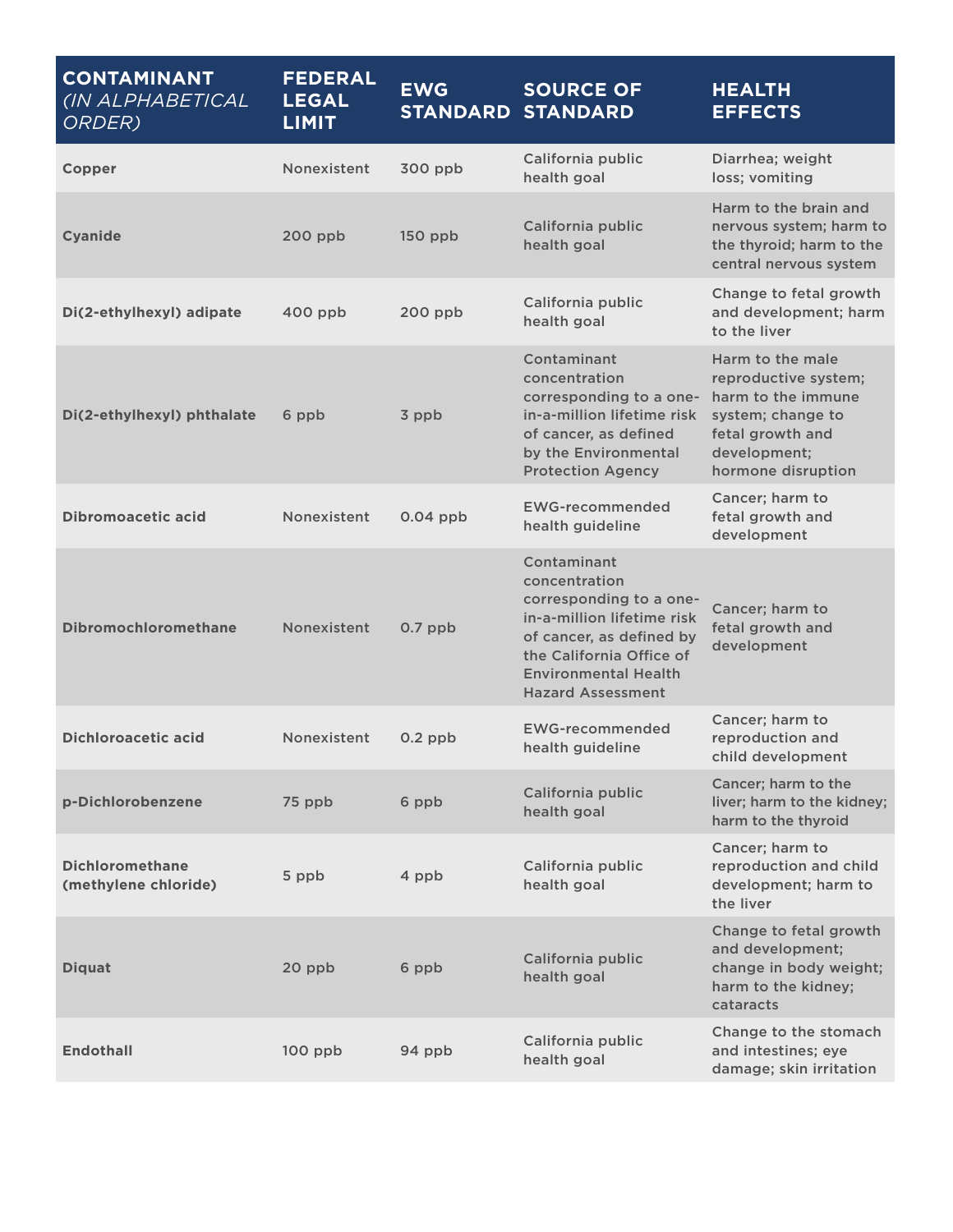| <b>CONTAMINANT</b><br>(IN ALPHABETICAL<br>ORDER) | <b>FEDERAL</b><br><b>LEGAL</b><br><b>LIMIT</b>                          | <b>EWG</b>  | <b>SOURCE OF</b><br><b>STANDARD STANDARD</b>                                                   | <b>HEALTH</b><br><b>EFFECTS</b>                                                                                                    |
|--------------------------------------------------|-------------------------------------------------------------------------|-------------|------------------------------------------------------------------------------------------------|------------------------------------------------------------------------------------------------------------------------------------|
| <b>Endrin</b>                                    | 2 ppb                                                                   | $0.3$ ppb   | California public<br>health goal                                                               | Cancer; change to the<br>central nervous system;<br>harm to the immune<br>system; harm to the<br>reproductive system               |
| <b>Ethylbenzene</b>                              | 700 ppb                                                                 | 300 ppb     | California public<br>health goal                                                               | Cancer; harm to the<br>lungs; harm to the liver;<br>harm to the kidney;<br>change to the central<br>nervous system                 |
| <b>Ethylene dibromide</b>                        | $0.05$ ppb                                                              | $0.01$ ppb  | California public<br>health goal                                                               | Cancer; harm to the<br>reproductive system;<br>harm to the central<br>nervous system;<br>change to fetal growth<br>and development |
| Glyphosate                                       | 700 ppb                                                                 | 5 ppb       | <b>EWG-recommended</b><br>health guideline                                                     | Cancer; harm to fetal<br>growth; harm to<br>the kidney                                                                             |
| <b>Haloacetic acids (HAA5)</b>                   | 60 ppb                                                                  | $0.1$ ppb   | <b>EWG-recommended</b><br>health guideline                                                     | Cancer; harm to<br>fetal growth and<br>development                                                                                 |
| Heptachlor                                       | $0.4$ ppb                                                               | $0.008$ ppb | California public<br>health goal                                                               | Cancer; hormone<br>disruption; harm to the<br>brain and nervous system                                                             |
| <b>Heptachlor epoxide</b>                        | $0.2$ ppb                                                               | $0.006$ ppb | California public<br>health goal                                                               | <b>Cancer</b> ; hormone<br>disruption; harm to<br>the liver                                                                        |
| Hexachlorobenzene                                | 1 ppb                                                                   | $0.03$ ppb  | California public<br>health goal                                                               | Cancer; harm to the brain<br>and nervous system;<br>hormone disruption                                                             |
| Hexachlorocyclopentadiene 50 ppb                 |                                                                         | 2 ppb       | California public<br>health goal                                                               | Harm to the stomach<br>and intestines; change<br>to the liver; change to<br>the kidney; irritation of<br>the lungs                 |
| Lead                                             | 15 ppb<br>(federal<br>action level<br>for lead in<br>drinking<br>water) | $0.2$ ppb   | California public<br>health goal                                                               | Harm to the brain and<br>nervous system                                                                                            |
| <b>Lindane</b>                                   | $0.2$ ppb                                                               | $0.032$ ppb | California public<br>health goal                                                               | Cancer; harm to the<br>brain and nervous<br>system; harm to the<br>immune system                                                   |
| <b>Manganese</b>                                 | Nonexistent                                                             | $100$ ppb   | A risk assessment<br>advisory level defined<br>by the Minnesota<br><b>Department of Health</b> | Harm to the brain and<br>nervous system; change<br>in behavior                                                                     |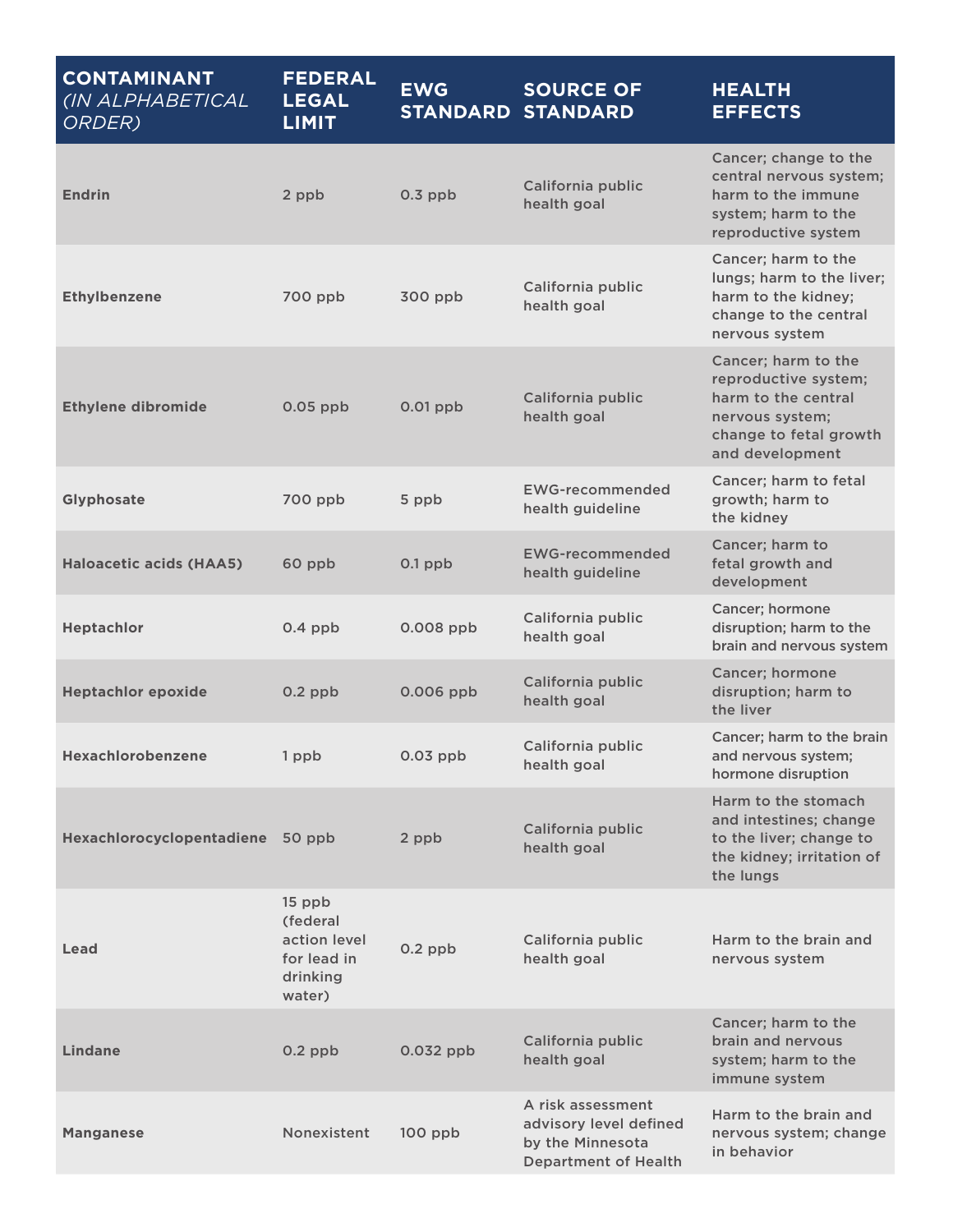| <b>CONTAMINANT</b><br>(IN ALPHABETICAL<br>ORDER) | <b>FEDERAL</b><br><b>LEGAL</b><br><b>LIMIT</b> | <b>EWG</b>  | <b>SOURCE OF</b><br><b>STANDARD STANDARD</b>                                                     | <b>HEALTH</b><br><b>EFFECTS</b>                                                                                                                                                  |
|--------------------------------------------------|------------------------------------------------|-------------|--------------------------------------------------------------------------------------------------|----------------------------------------------------------------------------------------------------------------------------------------------------------------------------------|
| <b>Mercury (inorganic)</b>                       | 2 ppb                                          | $1.2$ ppb   | California public<br>health goal                                                                 | Harm to the brain and<br>nervous system; harm to<br>fetal growth and child<br>development; harm to<br>the kidney; harm to the<br>immune system                                   |
| Methoxychlor                                     | 40 ppb                                         | $0.09$ ppb  | California public<br>health goal                                                                 | Hormone disruption;<br>harm to the<br>reproductive system;<br>harm to the kidney;<br>harm to the liver; harm<br>to the immune system;<br>harm to the brain and<br>nervous system |
| Molybdenum                                       | Nonexistent                                    | 40 ppb      | <b>The Environmental</b><br><b>Protection Agency</b><br>health advisory for<br>lifetime exposure | Change in blood<br>chemistry; gout                                                                                                                                               |
| Monobromoacetic acid                             | Nonexistent                                    | 25 ppb      | <b>EWG-recommended</b><br>health guideline                                                       | Change to fetal growth<br>and development                                                                                                                                        |
| Monochloroacetic acid                            | Nonexistent                                    | 53 ppb      | <b>EWG-recommended</b><br>health guideline                                                       | Change to fetal growth<br>and development                                                                                                                                        |
| Monochlorobenzene<br>(chlorobenzene)             | $100$ ppb                                      | 70 ppb      | California public<br>health goal                                                                 | Harm to the liver; harm<br>to the kidney                                                                                                                                         |
| <b>MTBE</b>                                      | Nonexistent                                    | $13$ ppb    | California public<br>health goal                                                                 | Cancer                                                                                                                                                                           |
| N-Nitrosodimethylamine<br>(NDMA)                 | Nonexistent                                    | $0.003$ ppb | California public<br>health goal                                                                 | Cancer                                                                                                                                                                           |
| <b>Nitrate (measured</b><br>as Nitrogen)         | 10 ppm                                         | $0.14$ ppm  | <b>EWG-recommended</b><br>health guideline                                                       | Cancer; harm to<br>fetal growth and<br>child development                                                                                                                         |
| Oxamyl                                           | 200 ppb                                        | 26 ppb      | California public<br>health goal                                                                 | Harm to the central<br>nervous system;<br>harm to the brain and<br>nervous system; harm<br>to child development                                                                  |
| Pentachlorophenol                                | 1 ppb                                          | $0.3$ ppb   | California public<br>health goal                                                                 | Cancer; harm to child<br>development; harm to<br>the immune system;<br>hormone disruption                                                                                        |
| <b>Perchlorate</b>                               | Nonexistent                                    | 1 ppb       | California public<br>health goal                                                                 | Hormone disruption;<br>harm to fetal growth<br>and child development                                                                                                             |
| <b>Perfluorobutane sulfonate</b><br>(PFBS)       | Nonexistent                                    | $0.001$ ppb | <b>EWG-recommended</b><br>health guideline                                                       | Cancer; harm to the<br>immune system;<br>hormone disruption;<br>harm to fetal growth<br>and child development;<br>harm to the liver                                              |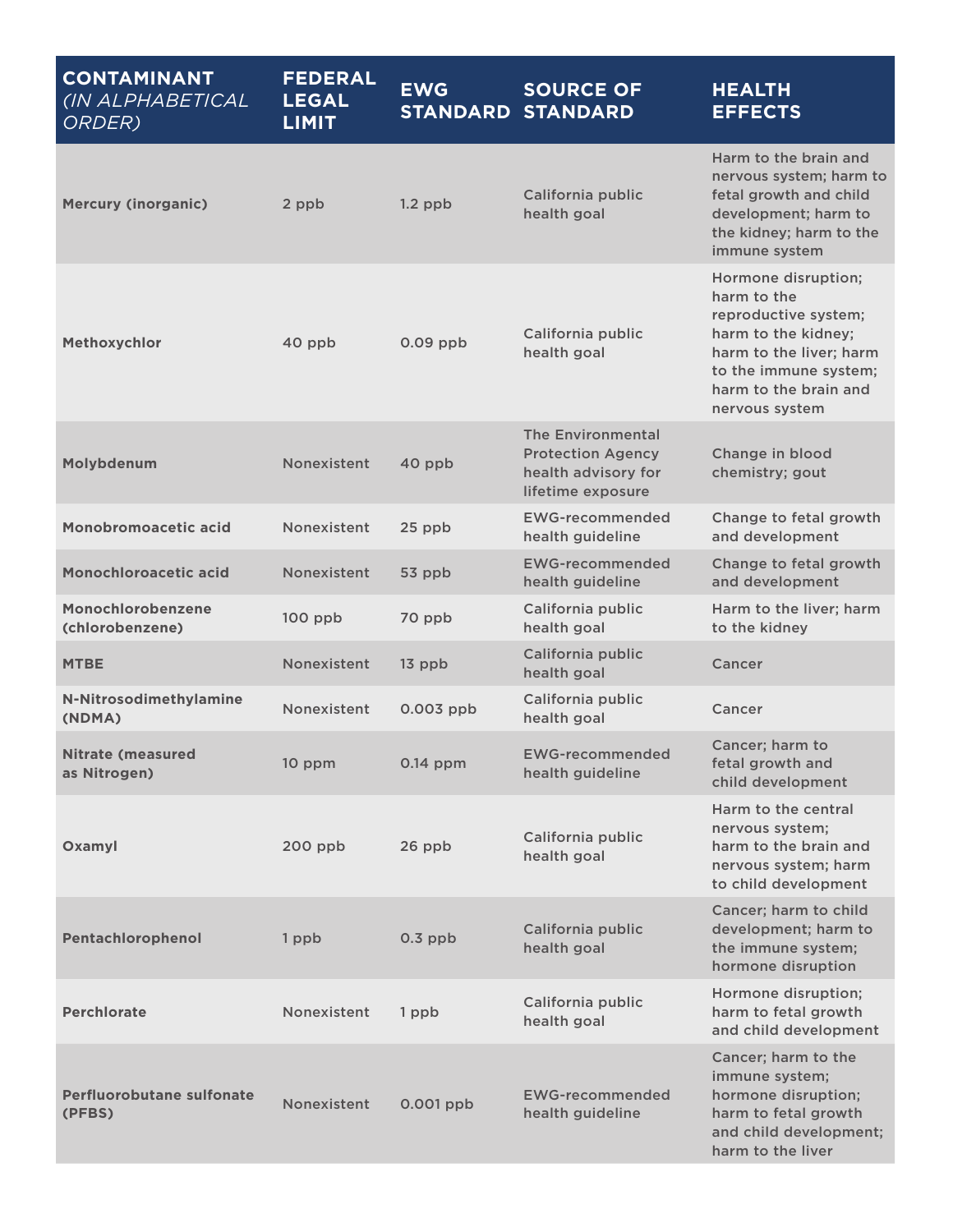| <b>CONTAMINANT</b><br>(IN ALPHABETICAL<br>ORDER) | <b>FEDERAL</b><br><b>LEGAL</b><br><b>LIMIT</b>             | <b>EWG</b>   | <b>SOURCE OF</b><br><b>STANDARD STANDARD</b> | <b>HEALTH</b><br><b>EFFECTS</b>                                                                                                     |
|--------------------------------------------------|------------------------------------------------------------|--------------|----------------------------------------------|-------------------------------------------------------------------------------------------------------------------------------------|
| Perfluoroheptanoic acid<br>(PFHPA)               | Nonexistent                                                | $0.001$ ppb  | <b>EWG-recommended</b><br>health guideline   | Cancer; harm to the<br>immune system;<br>hormone disruption;<br>harm to fetal growth<br>and child development;<br>harm to the liver |
| Perfluorohexane sulfonate<br>(PFHXS)             | Nonexistent                                                | 0.001 ppb    | <b>EWG-recommended</b><br>health guideline   | Cancer; harm to the<br>immune system;<br>hormone disruption;<br>harm to fetal growth<br>and child development;<br>harm to the liver |
| Perfluorononanoic acid<br>(PFNA)                 | Nonexistent                                                | $0.001$ ppb  | <b>EWG-recommended</b><br>health guideline   | Cancer; harm to the<br>immune system;<br>hormone disruption;<br>harm to fetal growth<br>and child development;<br>harm to the liver |
| Perfluorooctane sulfonate<br>(PFOS)              | Nonexistent                                                | 0.001 ppb    | <b>EWG-recommended</b><br>health guideline   | Cancer; harm to the<br>immune system;<br>hormone disruption;<br>harm to fetal growth<br>and child development;<br>harm to the liver |
| Perfluorooctanoic acid<br>(PFOA)                 | Nonexistent                                                | 0.001 ppb    | <b>EWG-recommended</b><br>health guideline   | Cancer; harm to the<br>immune system;<br>hormone disruption;<br>harm to fetal growth<br>and child development;<br>harm to the liver |
| <b>Picloram</b>                                  | 500 ppb                                                    | 166 ppb      | California public<br>health goal             | Harm to the liver; harm<br>to the kidney; change to<br>the reproductive system                                                      |
| <b>Polychlorinated biphenyls</b><br>(PCBs)       | $0.5$ ppb                                                  | $0.09$ ppb   | California public<br>health goal             | Breast cancer; prostate<br>cancer; harm to the<br>brain and nervous<br>system; hormone<br>disruption; harm to the<br>immune system  |
| Radium-226                                       | 5 pCi/L for<br>combined<br>radium-226<br>and<br>radium-228 | $0.05$ pCi/L | California public<br>health goal             | Cancer                                                                                                                              |
| Radium-228                                       | 5 pCi/L for<br>combined<br>radium-226<br>and<br>radium-228 | 0.019 pCi/L  | California public<br>health goal             | Cancer                                                                                                                              |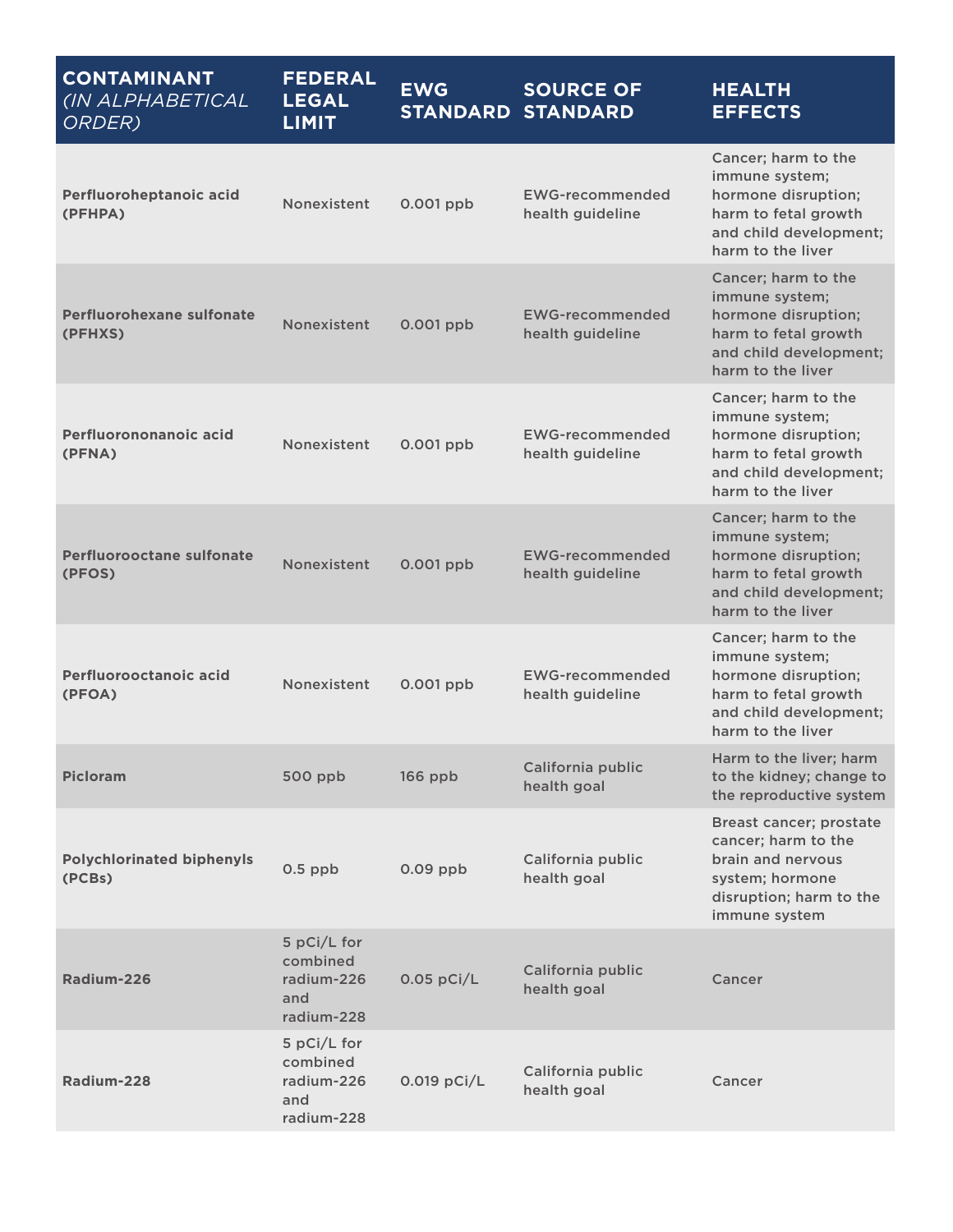| <b>CONTAMINANT</b><br>(IN ALPHABETICAL<br>ORDER) | <b>FEDERAL</b><br><b>LEGAL</b><br><b>LIMIT</b> | <b>EWG</b>   | <b>SOURCE OF</b><br><b>STANDARD STANDARD</b>                                                                                                                                       | <b>HEALTH</b><br><b>EFFECTS</b>                                                                                                                                                |
|--------------------------------------------------|------------------------------------------------|--------------|------------------------------------------------------------------------------------------------------------------------------------------------------------------------------------|--------------------------------------------------------------------------------------------------------------------------------------------------------------------------------|
| <b>Selenium</b>                                  | 50 ppb                                         | 30 ppb       | California public<br>health goal                                                                                                                                                   | Hormone disruption;<br>harm to child<br>development; harm to<br>the brain and nervous<br>system; skin damage                                                                   |
| <b>Simazine</b>                                  | 4 ppb                                          | $0.1$ ppb    | <b>EWG-recommended</b><br>health guideline                                                                                                                                         | Harm to the developing<br>fetus; hormone<br>disruption; harm to the<br>reproductive system;<br>changes in the nervous<br>system; changes in brain<br>and behavior; cancer      |
| <b>Strontium</b>                                 | Nonexistent                                    | $1.5$ ppm    | <b>Health benchmark</b><br>defined by the<br>Environmental<br><b>Protection Agency</b><br>for testing under<br>the Unregulated<br>Contaminant<br><b>Monitoring Rule</b><br>program | Harm to bones                                                                                                                                                                  |
| Strontium-90                                     | Nonexistent                                    | $0.35$ pCi/L | California public<br>health goal                                                                                                                                                   | Cancer; harm to bones                                                                                                                                                          |
| <b>Styrene</b>                                   | $100$ ppb                                      | $0.5$ ppb    | California public<br>health goal                                                                                                                                                   | Cancer; harm to the<br>liver; harm to the brain<br>and nervous system                                                                                                          |
| Tetrachloroethylene<br>(perchloroethylene)       | 5 ppb                                          | $0.06$ ppb   | California public<br>health goal                                                                                                                                                   | Lung cancer; breast<br>cancer; colon cancer;<br>harm to the kidney; harm<br>to the liver; harm to the<br>central nervous system                                                |
| <b>Thallium</b>                                  | 2 ppb                                          | $0.1$ ppb    | California public<br>health goal                                                                                                                                                   | Hair loss; harm to<br>the liver; harm to the<br>central nervous system;<br>harm to the brain<br>and nervous system;<br>harm to the male<br>reproductive system                 |
| <b>Toluene</b>                                   | 1 ppm                                          | $0.15$ ppm   | California public<br>health goal                                                                                                                                                   | Harm to the brain<br>and nervous system;<br>harm to the liver;<br>harm to the immune<br>system; harm to the<br>reproductive system;<br>harm to fetal growth<br>and development |
| <b>Total trihalomethanes</b><br>(TTHMs)          | 80 ppb                                         | $0.15$ ppb   | <b>EWG-recommended</b><br>health guideline                                                                                                                                         | <b>Bladder cancer;</b><br>skin cancer; harm<br>to fetal growth and<br>development                                                                                              |